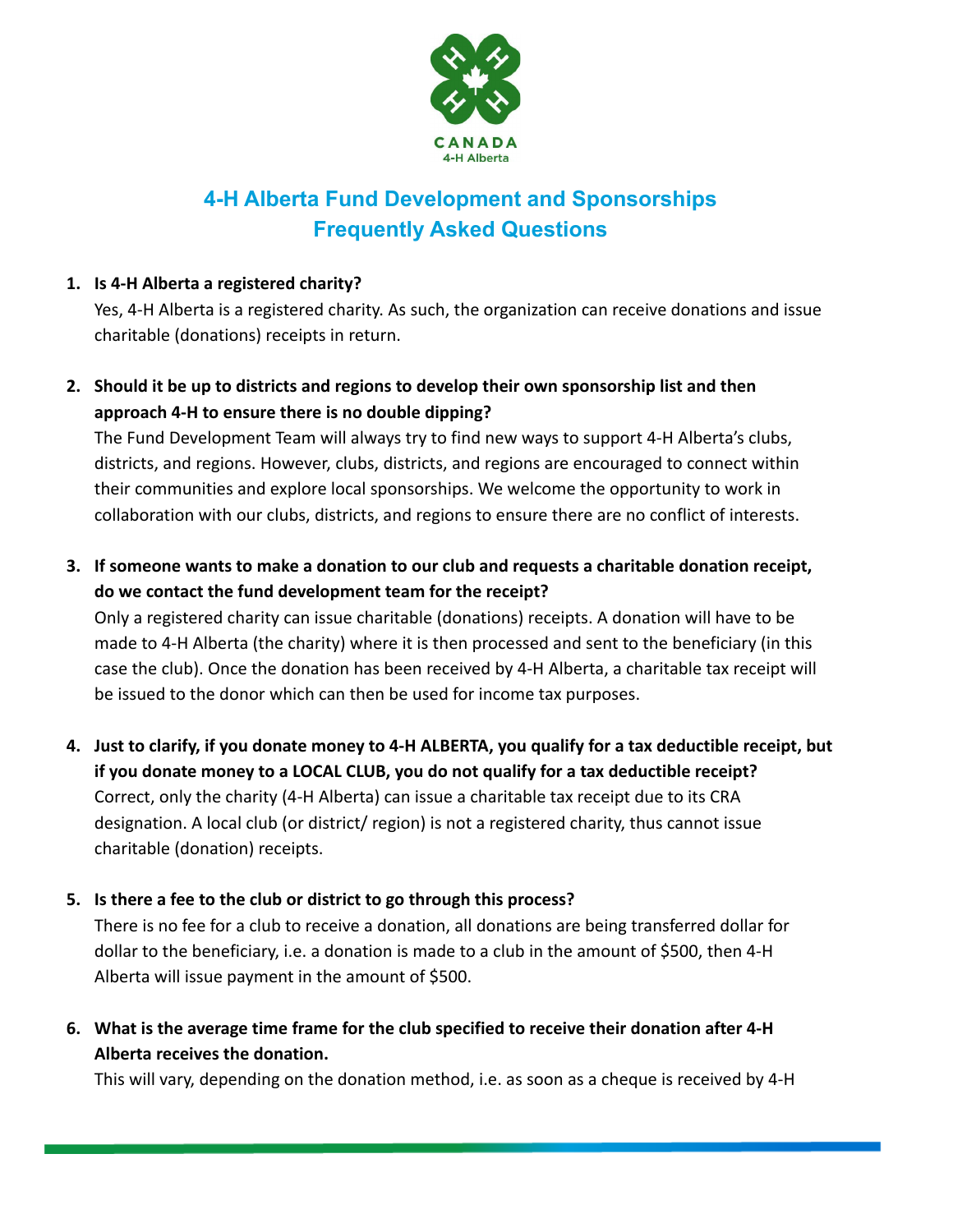Alberta, it can be cashed and payment can be issued, mostly within one to two weeks. Online platforms such as CanadaHelps or Benevity will take longer as the disbursement time can take up to several weeks before payment can be issued.

- **7. UFA is sponsor for 4-H Alberta but they have a local UFA who wants to donate to a club.** The same process applies: the donor should direct the donation with clear instructions to 4-H Alberta where it will be processed, a charitable tax receipt will be issued, and the funds will be forwarded to the club (beneficiary).
- **8. Will sponsorship webinar slide presentation be available somewhere?** Yes, the webinar presentation will be available in the 'Downloads' section on 4-H Alberta's website.
- **9. With sponsors/donors for beef show, they don't delegate who to sponsor. Some families sponsor a class and they will put family name on merchandising (advertising), what happens with tax receipt then.**

Based on CRA regulations, any benefits, i.e. name recognition or other benefits, will have to be deducted from the value of the charitable tax receipt. In the case above, it would be best to treat this as a sponsorship to ensure there are no conflicts with CRA.

# **10. What do you consider to be 'Sponsorship' versus 'Donation'?**

Sponsorship is an exchange of cash and/ or in-kind services for an organization's logo exposure and recognition as well as engagement benefits.

Benefits and recognition vary, depending on the sponsor's investment level, and are very specific to each sponsor's community engagement strategy and needs.

A donation is a gift where a donor transfers funds in return for a charitable tax receipt and is therefore not considered a sponsorship as no recognition of benefits are being provided.

# **11. How do you secure a sponsor?**

Some sponsors are sought out via research: do they have the same values as 4-H Alberta? Who is their main audience? Do they represent an area we feel is a good fit for our youth programs?

Some sponsors may directly contact 4-H Alberta or – from time to time - approach individuals associated with our programs, i.e. Club Leaders or Area Coordinators.

For additional information, please see our 'Checklist' document.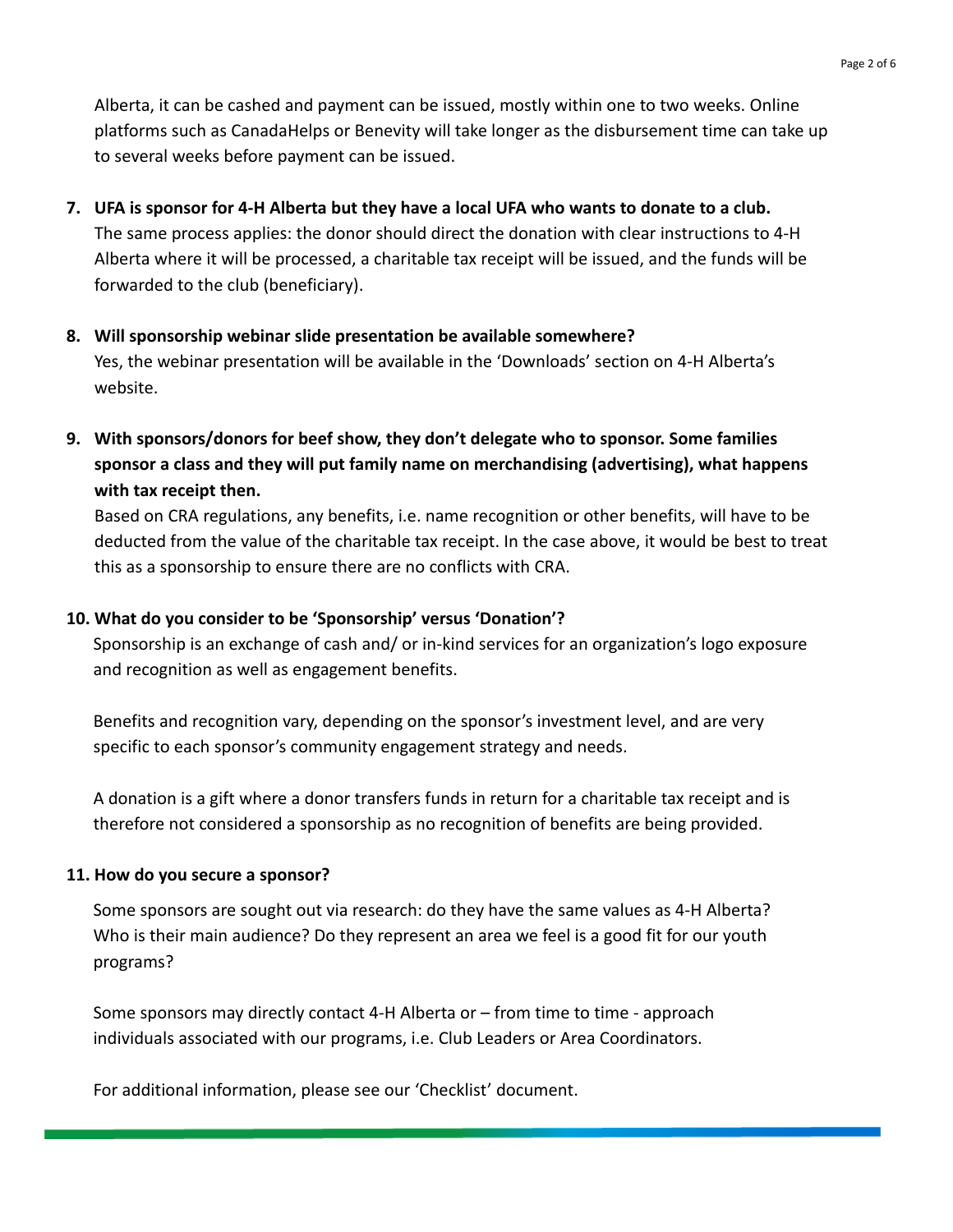#### **12. Why should we let the 4-H Alberta Fund Development Team know about our sponsors?**

It is important to keep in mind that communication is key: if a new sponsor is secured for a provincial, regional, or district program, it would be best and most helpful to double check the list of current provincial sponsors and connect with someone from the fund development team to ensure there are no current negotiations underway. It is not our intention to take away sponsors from clubs, regions, and districts. The reason to connect with the fund development team is threefold:

- 1) We want to ensure that the prospective sponsor aligns with 4-H Alberta's values; i.e. we would not encourage a tobacco company to become a new sponsor of our Summer Camping program (or any other program for that matter).
- 2) We want to avoid potential conflicts of interest with existing 4-H Alberta sponsors. It rarely happens but there are instances where a 4-H program is exclusively supported by a sponsor, thus it is always beneficial to cross-reference with the fund development team
- 3) Our goal is to provide the best customer service and meet or exceed all levels of sponsor recognition and engagement. It is therefore important that we ensure all sponsors receive the same benefits based on their investment level to avoid a conflict of interest and confusion amongst our existing sponsors

## **13. What are sponsor funds used for?**

Sponsors provide annual funding as a direct investment in our 4-H Alberta youth. Funds are used to support and enhance 4-H Alberta programs and events throughout the year.

Some sponsorships are used to directly support club grants, others provide direct scholarship funds. Some sponsorships provide funding for youth programs, other sponsors provide fundraising opportunities for clubs. Sponsors direct their funds to areas they feel are the best match with their investment strategies and goals.

4-H Alberta is very grateful for the ongoing investment of its sponsors and their support of Alberta's youth and our communities.

## **14. How are sponsorship funds different than membership fees?**

Membership fees cover all other costs of 4-H Alberta, not covered through program registrations and sponsorships. They pay for printing of resources, the website and database, awards of excellence, travel opportunities, additional program costs, etc.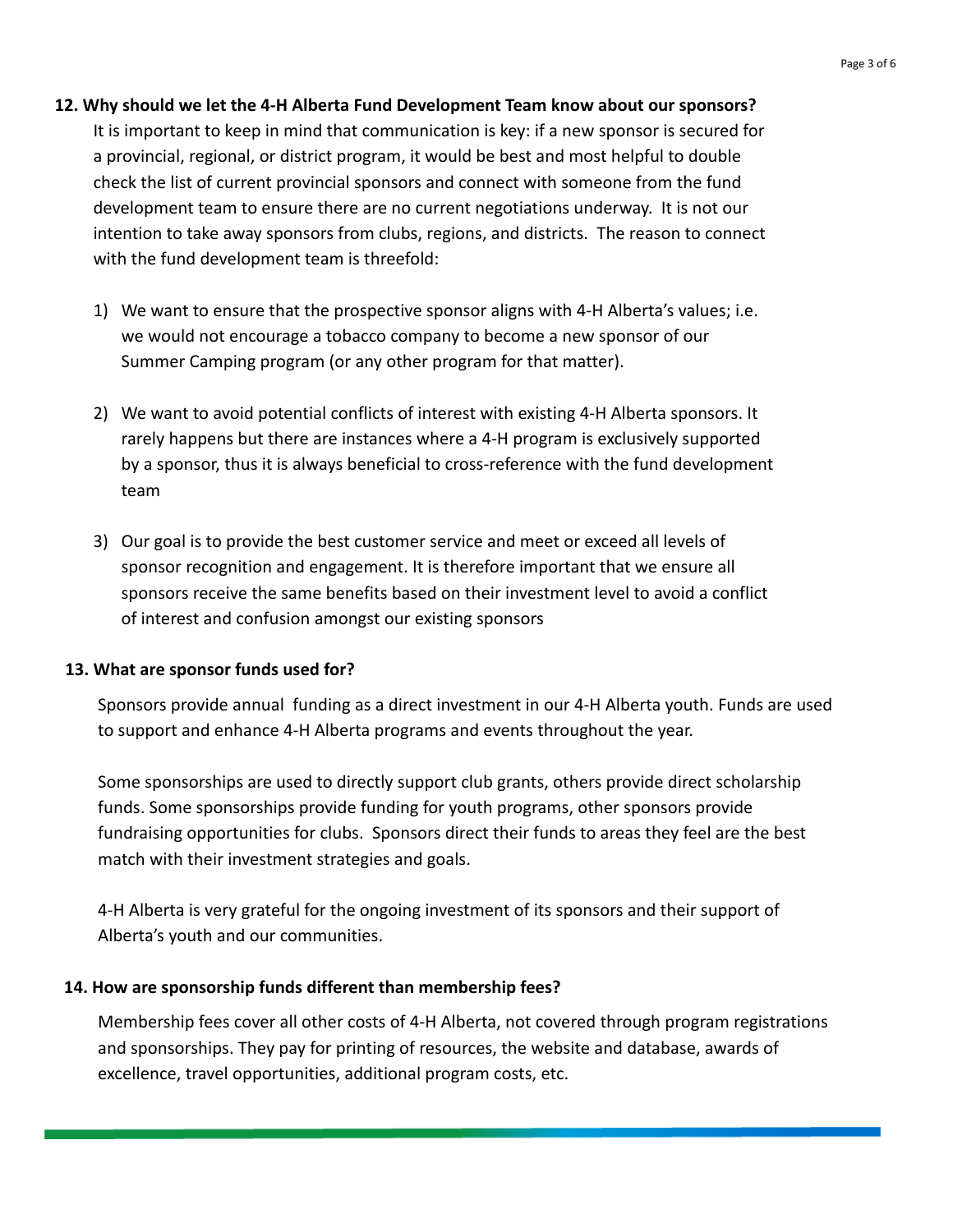#### **15. How can I help secure sponsorships?**

We always appreciate support in this matter! If you know of a sponsor who may be interested in supporting 4-H Alberta, feel free to connect them with Bianca von Nagy, Director of Business Development.

You can also refer them to our sponsor page: <https://www.4hab.com/sponsors/> which includes our latest sponsorship materials.

The 4-H team is always looking forward to meeting with a prospective sponsor (or donor!) to discuss next steps in a possible partnership.

#### **16. What are sponsorship levels?**

Sponsorship levels are very important to our sponsors. Sponsors have a set community investment budget they can spend throughout the year and are very strategic about their investment dollars.

Depending on their investment amount, they will be recognized at a certain sponsorship level and receive specific sponsorship benefits which are often customized to meet the sponsor's needs. Sometimes, sponsors will stretch their support just to get to a certain sponsorship level. Because of this, sponsors are very invested in their sponsorship benefits and the engagement opportunities that come with them.

Understanding the importance of sponsorship engagement and recognition, 4-H Alberta reviewed its sponsorship opportunities and benefits and revised them to reflect best practice and industry standards. The information can be found on the [website.](https://www.4hab.com/sponsors/)

## **4-H Alberta Sponsorship Levels:**

- $\bullet$  Diamond Clover (\$1,000,000+)
- $\bullet$  Emerald Clover (\$100,000+)
- Gold Clover (\$50,000 \$99,999)
- Silver Clover (\$25,000 \$49,999)
- Bronze Clover (\$10,000 \$24,999)
- Green Clover (\$5,000 \$9,999)
- **●** White Clover (\$1,000 \$4,999)

## **17. Are sponsorship levels flexible or are they firm?**

As mentioned earlier, sponsors are very specific about their sponsorship categories and benefits as they only have a certain community investment budget available to work with. Each sponsor in a certain category must receive the same type of benefits so we are not in breach of our contracts and we remain CRA compliant.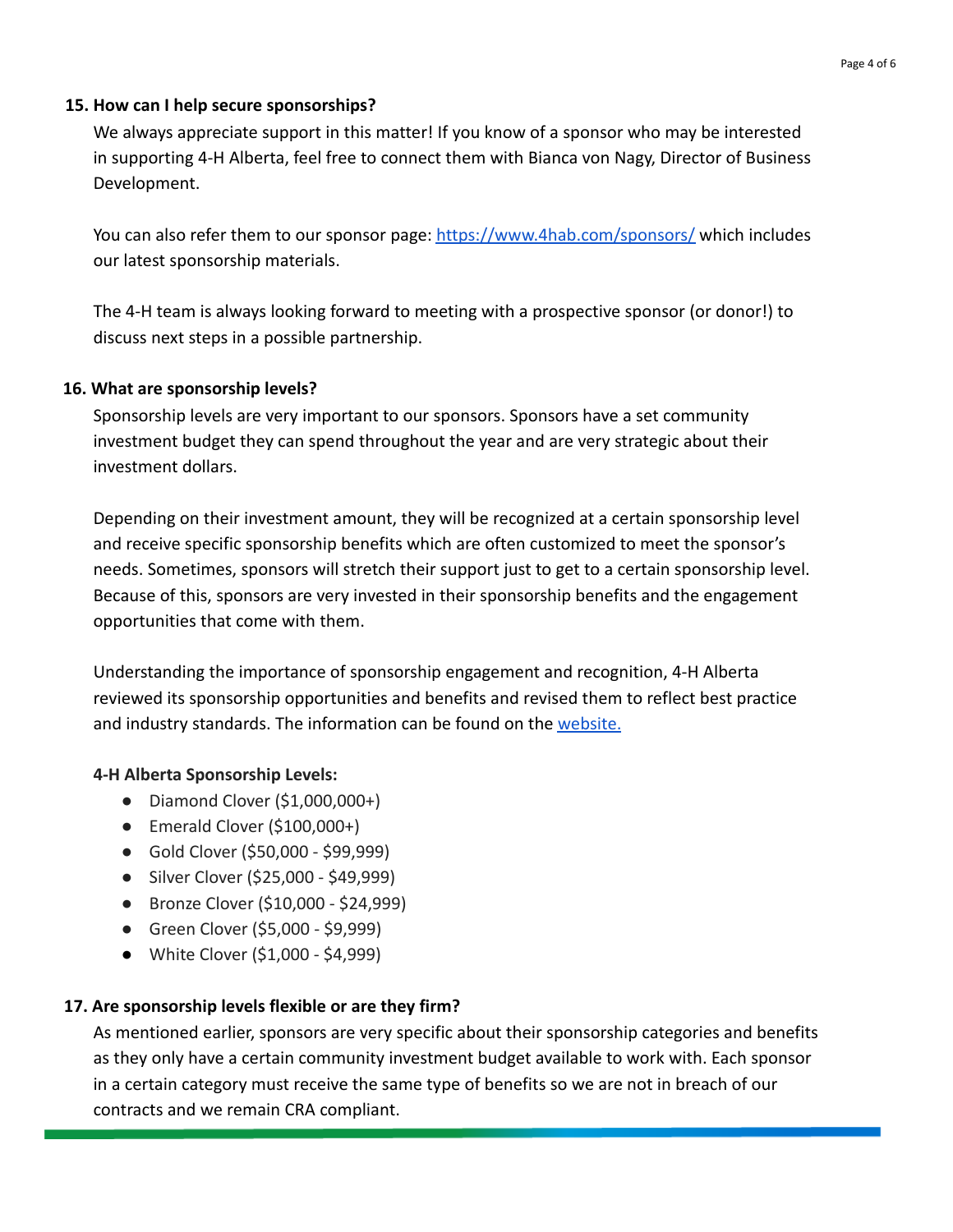# **18. What is sponsor recognition and donor stewardship?**

Sponsor recognition and donor stewardship is an integral part of fundraising and fund development. If sponsors/ donors are recognized/ stewarded properly, an organization creates sponsor/ donor retention which leads to long-term financial support and, ideally, increased funding over time - funds that are invested back into our youth programs and 4-H members.

Stewardship/ sponsor recognition comes in many shapes and forms and varies from hosting sponsors at banquets or lunches to sending thank you notes, or simply making them feel like they are part of the 4-H Family at one of our many 4-H Alberta events.

4-H Alberta is always eager to explore new ways of engaging our supporters. At the same time, it is important to us to keep in line with our 4-H Alberta values and our overall program guidelines, so please feel free to contact us with questions, recommendations, or feedback.

# **19. How do sponsors work with the fund development team?**

Sponsors provide funds, gifts in kind, and engagement opportunities to help enhance programs within 4-H Alberta. Some sponsors also develop benefit packages, such as coupons, etc. for 4-H members. We want to ensure sponsors are enhancing programs and what we are already doing.

# **20. How should we acknowledge our local Club/ Regional/ District sponsors and any provincial sponsors?**

You are welcome to download the Sponsorship Tool Kit to acknowledge any 4-H Alberta Provincial sponsors [here.](https://drive.google.com/drive/folders/1pw6ZAXT2mQ2S0gq0swkdjLYGaJIIIjKX)

We are trying to keep the recognition of our provincial sponsors an easy process, so for this first year, we have added the following items to the Tool Kit:

- **Travelling Banner:** you can contact your Area Coordinator for a travelling banner with all of the 4-H Alberta Provincial Sponsors on it to display at your event
- PDF Banner for self-printing (Staples): you may find that your event/ initiative does not require a large sized (travelling) banner for display. If this is the case, feel free to print the PDF labelled '2022 Sponsor Banner UPDATED MAY 2022 48w x 24h for Staples Print' at your local Staples through the 4-H Alberta discount. The banner is located in the tool kit and has been designed to be printed at a cost of approx. \$20.00
- PowerPoint Presentation: If you are able to use a PowerPoint presentation (if you have access to a computer and projector), please feel free to download our template and add your local sponsors to the Power Point presentation. This way you can acknowledge them alongside our provincial sponsors
- Thank you handout: we included a 'thank you' handout with our current sponsors. You are welcome to print and include it alongside other event/ program materials